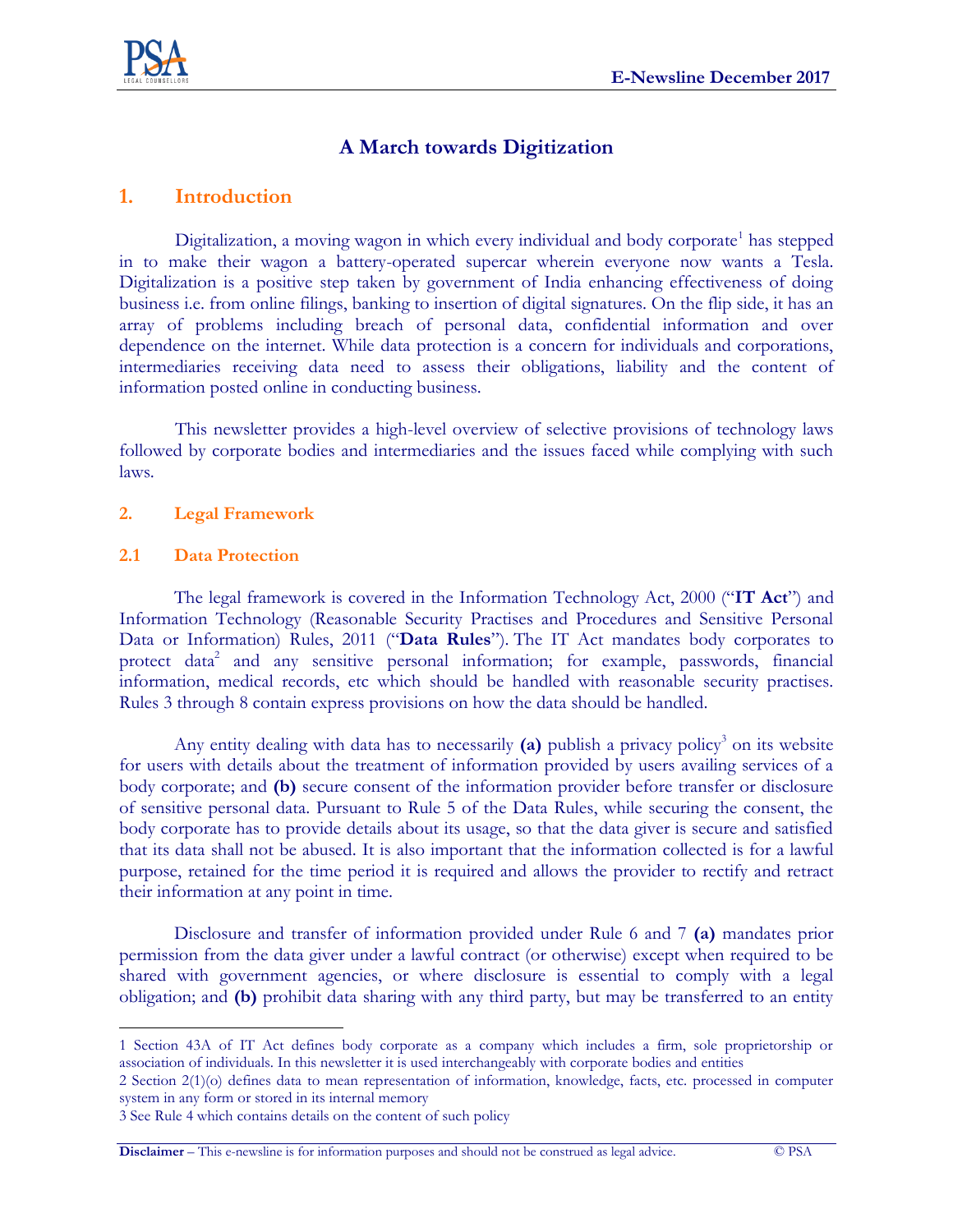

under a contract or with a prior consent, provided such third party adheres to the same degree of protection as covered under the Data Rules. Every entity has an obligation to implement reasonable security practices and procedures to protect data from unauthorized access, use and damage. Reasonable security practices means having a comprehensive security programme in place which consists of security measures including managerial, technical, operational and physical that commensurate with the information in order to safeguard and prevent breach. IS/ISO/IEC 27001 on "Information Technology - Security Techniques - Information Security Management System - Requirements" is a globally accepted standard. Alternatively, organizations can follow best code practices approved by government of India.

For failure to ensure data protection through maintaining reasonable security practises, privacy and confidentiality, IT Act provides **(a)** corporate body to pay damages to the affected person<sup>4</sup>; and (b) data disclosed without consent shall hold the disclosing party to be punished with imprisonment of three (3) years and/or fine of INR  $500,000^5$  (about USD  $8,000$ )<sup>6</sup>.

# **2.2 Intermediaries Guidelines**

An intermediary is defined under section  $2(1)(w)$  of the IT Act as any person, who receives, stores, transmits electronic record or provides services from such electronic record. To regulate conduct of intermediaries, specific rules were notified as Information Technology (Intermediaries Guidelines) Rules, 2011 ("**Intermediary Rules**") which essentially contain only 3 Rules, but with stringent obligations. Entities collecting data electronically such as Airtel, Facebook, Amazon, PayTM, Google, etc. qualify as intermediaries. The challenge remains since both the intermediaries as well as users<sup>7</sup> are unable to unequivocally understand their respective duties and rights.

There is an overarching obligation on every intermediary to be diligent in the discharge of its duties under Rule 3 of the Intermediary Rules. Such duties include publishing rules and regulations, privacy policy and user agreement for accessing intermediary's computer resource and informing users not to share information which **(a)** harms others (i.e. defamatory, obscene, contains virus, etc.); **(b)** infringes intellectual property; **(c)** violates any law; or **(d)** threatens Indian sovereignty<sup>8</sup>, etc.

Once the intermediary is aware that prohibited information is hosted on its website, it must take action within thirty-six hours to disable the contravening information and then preserve it for ninety days for investigation. It has to inform users of its website, or computer resource, that non-compliance of rules and regulations, privacy policy and user agreement shall lead to termination of such access. Further, the intermediary has an obligation to assist government agencies in prevention and detection of cyber security incidents as well as for penalizing offences. Where an intermediary restricts access to information, he shall be liable under, section 69 of the IT Act for maximum imprisonment of 7 years and a fine. Uploading movies, music or TV series on

 $\overline{a}$ 

**Disclaimer** – This e-newsline is for information purposes and should not be construed as legal advice. © PSA

<sup>4</sup> Section 43A provides punishment for breach

<sup>5</sup> Section 72A provides punishment for disclosure

 $61$  USD = INR 64

<sup>7</sup> Rule 2(1)(j) defines a user to mean any person availing services provided by an intermediary to host, publish, share, transact, display or upload information on his website

<sup>8</sup> Rule 3(2) details 8 sub-points which an intermediary cannot do and only some of them are listed here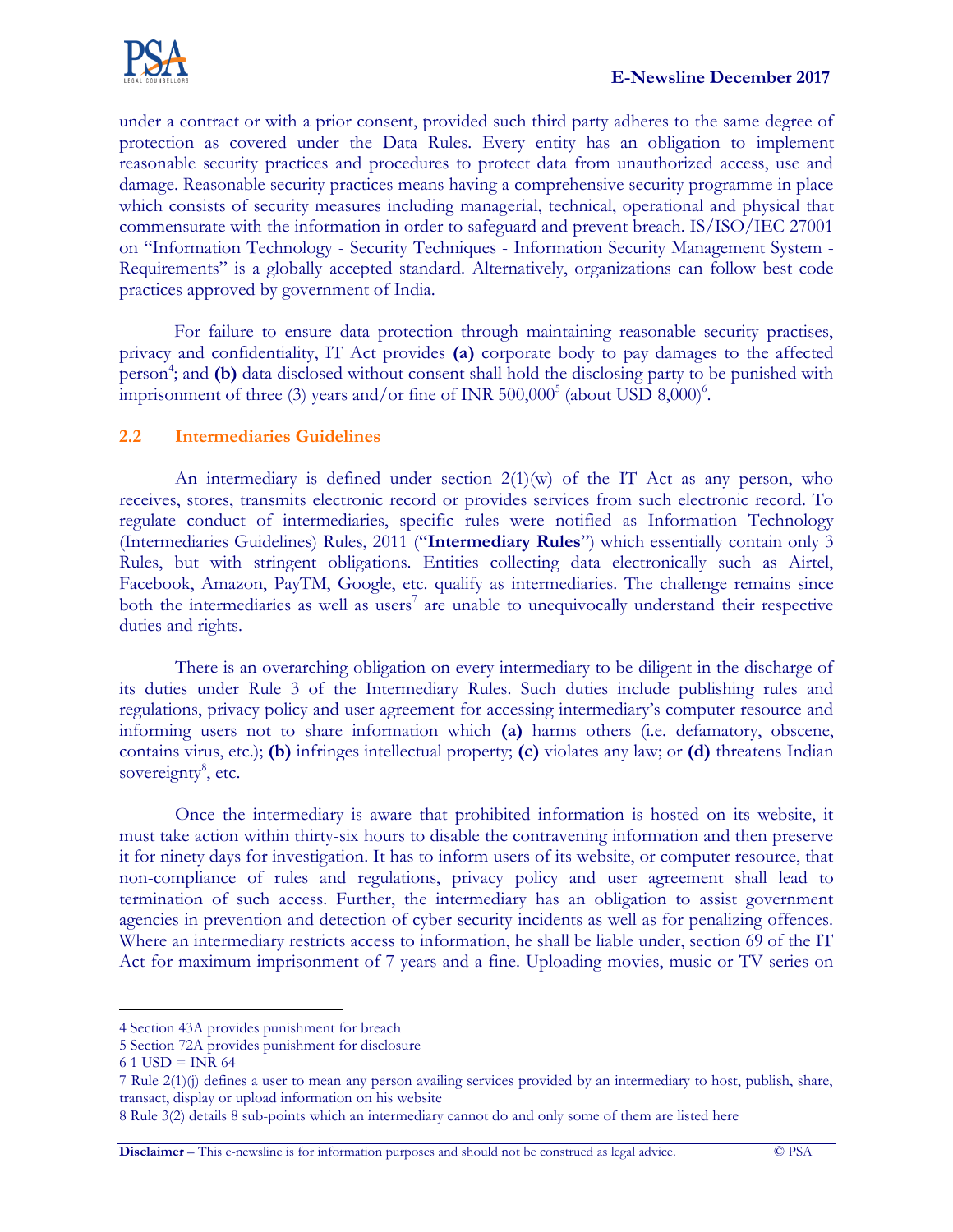

YouTube that violates intellectual property rights, selling illegal products on Amazon, sharing web link containing virus on Facebook, etc. requires intermediaries to disable or remove such content.

Intermediaries have to undertake reasonable security practices and procedures in accordance with the Data Rules, develop and employ means for securing computers and report cyber security incidents to the Indian Computer Emergency Response Team. They must publish on their website, the name and contact details of a grievance officer along with mechanism to be followed by a data giver in case of complaints against access or usage of computer resource of the intermediary. Such officer has to redress complaints within one month from receipt. Where such officer is not appointed, the intermediary shall be liable to pay compensation to the affected person or penalty of maximum INR 25,000 (about USD 400).<sup>9</sup>

Section 79 of the IT Act provides protection to intermediaries if **(a)** they do not initiate and channelize any transaction with available information; **(b)** their functioning involves limited access to communication system containing information of third parties; and **(c)** they conduct proper due diligence. The protection is not available when operations are unlawful and information causing unlawful act(s) is not removed from the platform.

### **3. The Concerns**

### **3.1 Data Rules**

The objective of creating Data Rules was to protect personal and sensitive data belonging to individuals and used by various companies and the government. However, they do not include government organizations within the definition of body corporate. With digitization wave, numerous departments like income-tax, passport, transport offices, etc. collect information of citizen, and lack of proper IT infrastructure and reasonable security practices makes such information susceptible to theft, hack, leak, damage, etc. It is imperative that definition is revised to bring government agencies within the purview of IT Act and Data Rules to protect data and sensitive information. Recently, approximately 200 central and state government websites displayed name and addresses of some Aadhar beneficiaries, thereby, highlighting the weak security measures adopted by government of India to protect data.<sup>10</sup>

Reasonable security practice is determined on a case to case basis, unless ISO standards are followed, in which case, it is deemed. However, even big multinationals find such standards cumbersome and expensive. Thus, feasibility for Indian start-ups adopting ISO appears bleak. In such scenario, extra care has to be taken to ensure that in event of data breach, reasonableness and proportionality of security measures is structured, at all levels with the organization, documented and appropriately caveated and not just kept in the fine print.

Further, information collected by a corporate body should not be held for "*longer than it is required for the purposes for which the information may lawfully be used.*" <sup>11</sup> Using information lawfully would enable a corporate body to retain information for any time period they require on grounds that

 $\overline{a}$ 

**Disclaimer** – This e-newsline is for information purposes and should not be construed as legal advice. © PSA

<sup>9</sup> This penalty is under section 45 of the IT Act

<sup>10</sup> [https://tech.economictimes.indiatimes.com/news/corporate/210-govt-websites-made-public-aadhaar-details](https://tech.economictimes.indiatimes.com/news/corporate/210-govt-websites-made-public-aadhaar-details-uidai/61719345)[uidai/61719345,](https://tech.economictimes.indiatimes.com/news/corporate/210-govt-websites-made-public-aadhaar-details-uidai/61719345) ( *Last accessed on December 22, 2017*)

<sup>11</sup> Rule 5(4), provides time period for retention of information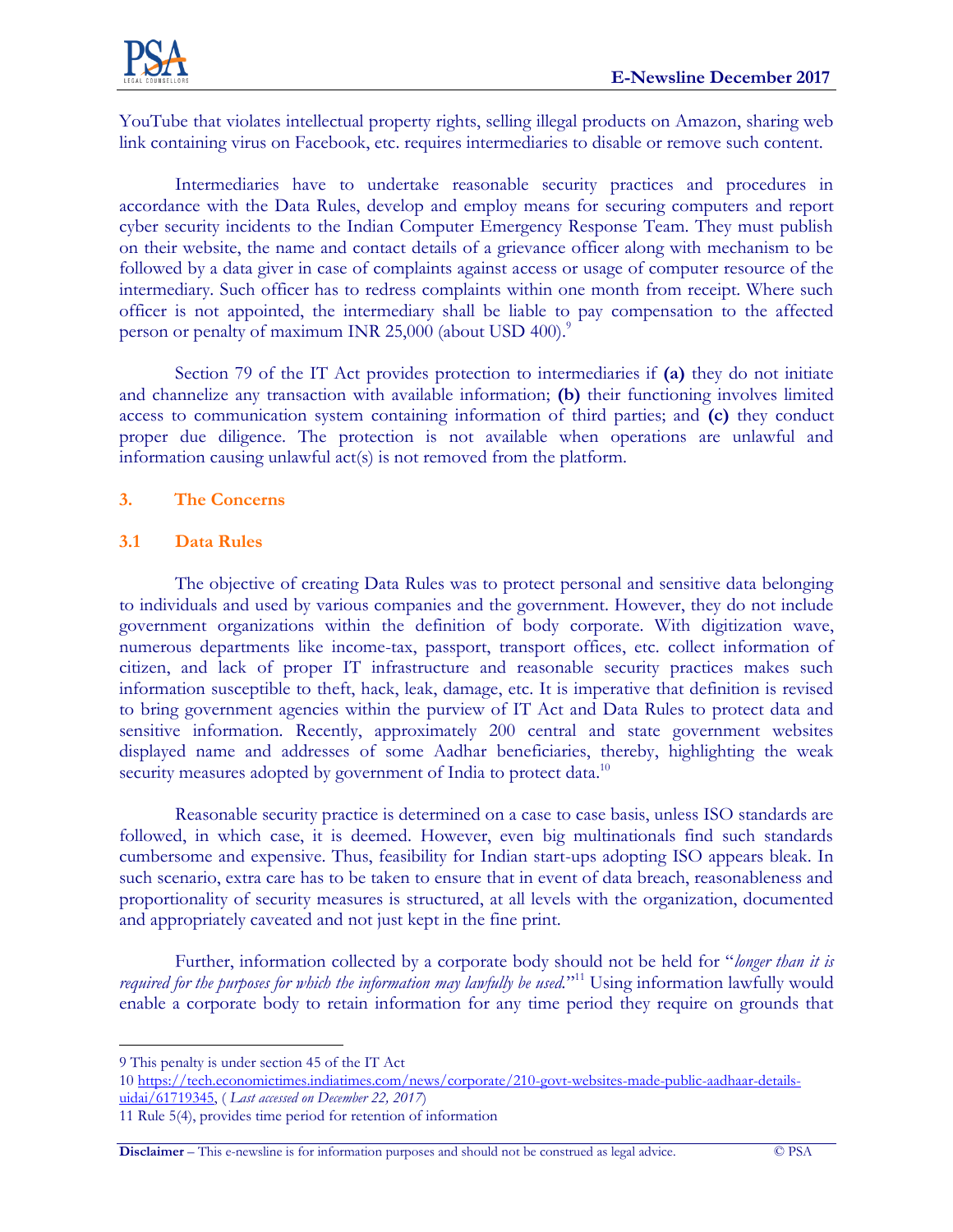

information has been retained to improve experience of customers availing there services. Further, after termination of contract between the corporate body and data giver providing consent to use sensitive information, the rules do not provide any method as to disposing of information which exist with the corporate body. It raises concerns as to whether the data shall be deleted, the time period within which it shall be removed and if the data giver shall be informed about such disposal. Therefore, the rules should specify as to what comprises of using information lawfully and inserting a provision for treatment of disposing information held by a corporate body.

### **3.2 Intermediary Rules**

When any post or information posted on Intermediaries website violates Rule 3(2), the intermediary receives a take-down notice from the government authorities for removing such posts or information within thirty-six hours of such upload. The rules require intermediaries to determine whether any content violates the Intermediary Rules and to block, or remove it from its website. It creates issues for the intermediaries dealing with huge data as they do not have the required knowledge and skills to remove information and the information may or may not be unlawful. In the case of *Myspace Inc v Super Cassettes Industries Ltd*<sup>12</sup>, Super Cassettes had contested copyright violation of their music uploaded on MySpace, a social platform to share and upload music. MySpace contested that as an intermediary they only provided a platform and had no knowledge of copyright infringement. The Delhi High Court held that intermediaries only serve as a medium to exchange information and are not equipped to pre-screen and verify all information stored on their website. Intermediary would only be liable when he has actual knowledge and not constructive knowledge of infringed content posted on its website which is not removed.

Time limit of thirty-six hours is obscure as intermediaries have different businesses which may require reasonable time to remove any information violating the rules. An intermediary such as Facebook, where millions of posts are uploaded every minute on its website would require more time for removal of any unlawful information than an intermediary as compared to OLX (Indian company providing platform for buying and selling second hand products) which has lesser posts and different operations as compared to Facebook.

An intermediary has to publish the name and contact details of the appointed Grievance Officer on its website, however, it does not provide a mechanism for appointing the officer, addressing grievances, consequences in case of failure to resolve disputes, limitation on his duties, etc.

Intermediary's scope is wide and includes anyone dealing with information and data in any manner. This causes issues and there is an increasing tendency for everyone complying with Intermediary Rules. Therefore, the scope of applicability of Intermediary Rules must be clarified for individuals and corporate bodies handling data and personal information.

### **4. Conclusion**

With increasing digitalization, the Ministry of Information and Technology has put in place the IT Act, Data Rules and Intermediary Rules to secure the information and personal data shared between people and to regulate the work of intermediaries receiving information. However, in practicality, the penalties have been rarely imposed due to which organizations either do not

 $\overline{a}$ 12 Myspace Inc v Super Cassettes Industries Ltd. & Anr, 236(2017)DLT478